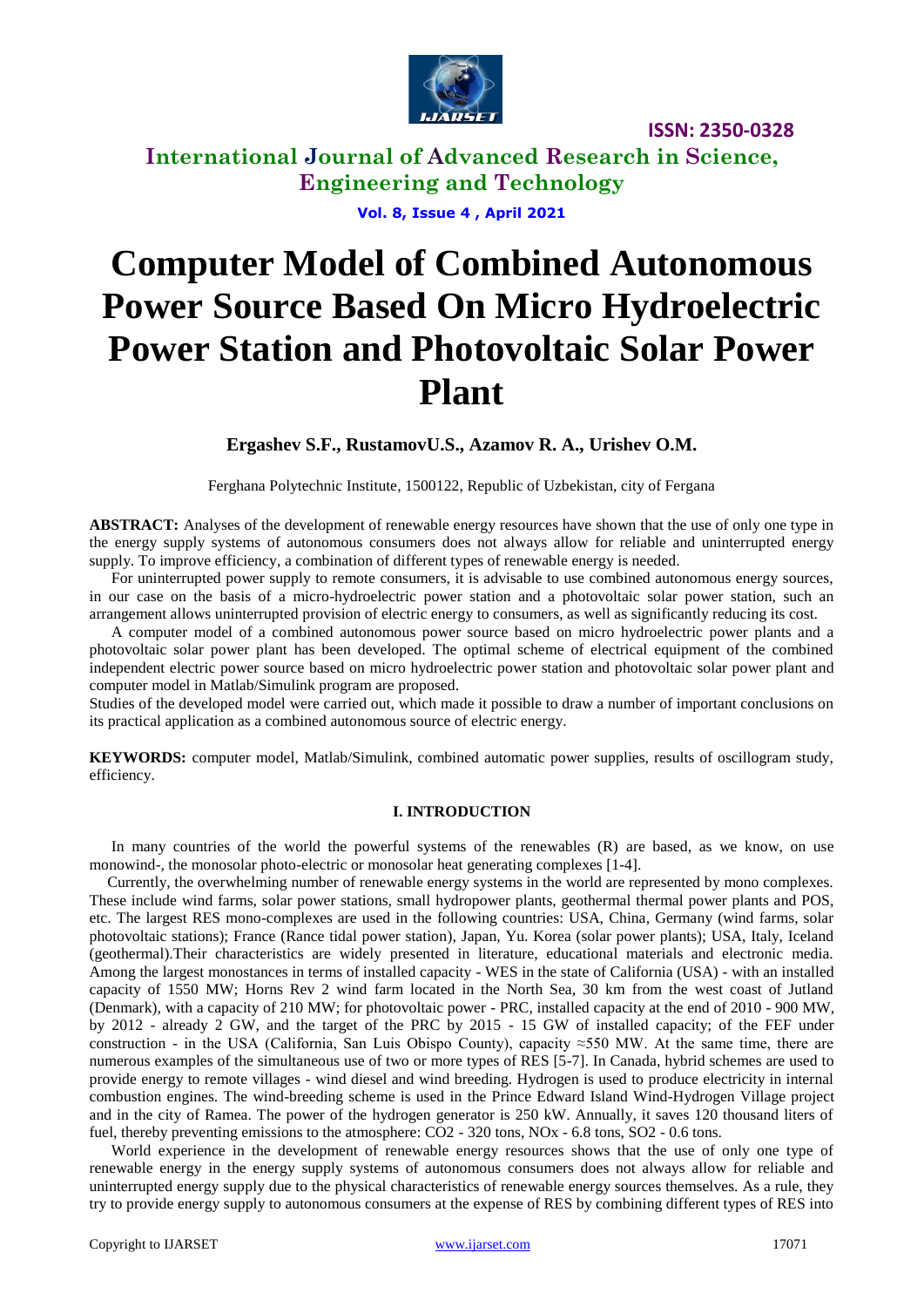

### **International Journal of Advanced Research in Science, Engineering and Technology**

### **Vol. 8, Issue 4 , April 2021**

the so-called energy complexes. They usually include renewable energy plants, diesel (gasoline) power plants (DEU), as well as various types of energy storage systems [8-9].

For the remote territories of the Republic of Uzbekistan, which are not economically profitable to connect to a single power system for the electricity supply of industrial and agricultural consumers, the use of renewable energy sources using, for example, the potential of the sun and water is relevant [10-15].

The main goals and objectives in this work are: - the development of a computer model of a micro hydroelectric power station; - the study of the characteristics of a micro hydroelectric power station, - the development of a computer model of a combined autonomous power source based on a micro hydroelectric power station and a photovoltaic solar power station

### **MICRO HPP COMPUTER MODEL.**

The computer model of micro HPP is presented in Fig. 1. The developed model contains the following elements: synchronous generator, three-phase transformer, output and input filters



The figures 2,3 show oscillograms of parameters of micro hydroelectric power plants.

The results of the analysis of the characteristics in these figures confirm the conclusion that the computer model of micro-HPP reflects a reliable influence on the output voltage of various loads in. terms of magnitude and nature and can be further used to create a computer model of a combined autonomous energy source based on micro-HPP and a photovoltaic solar power plant.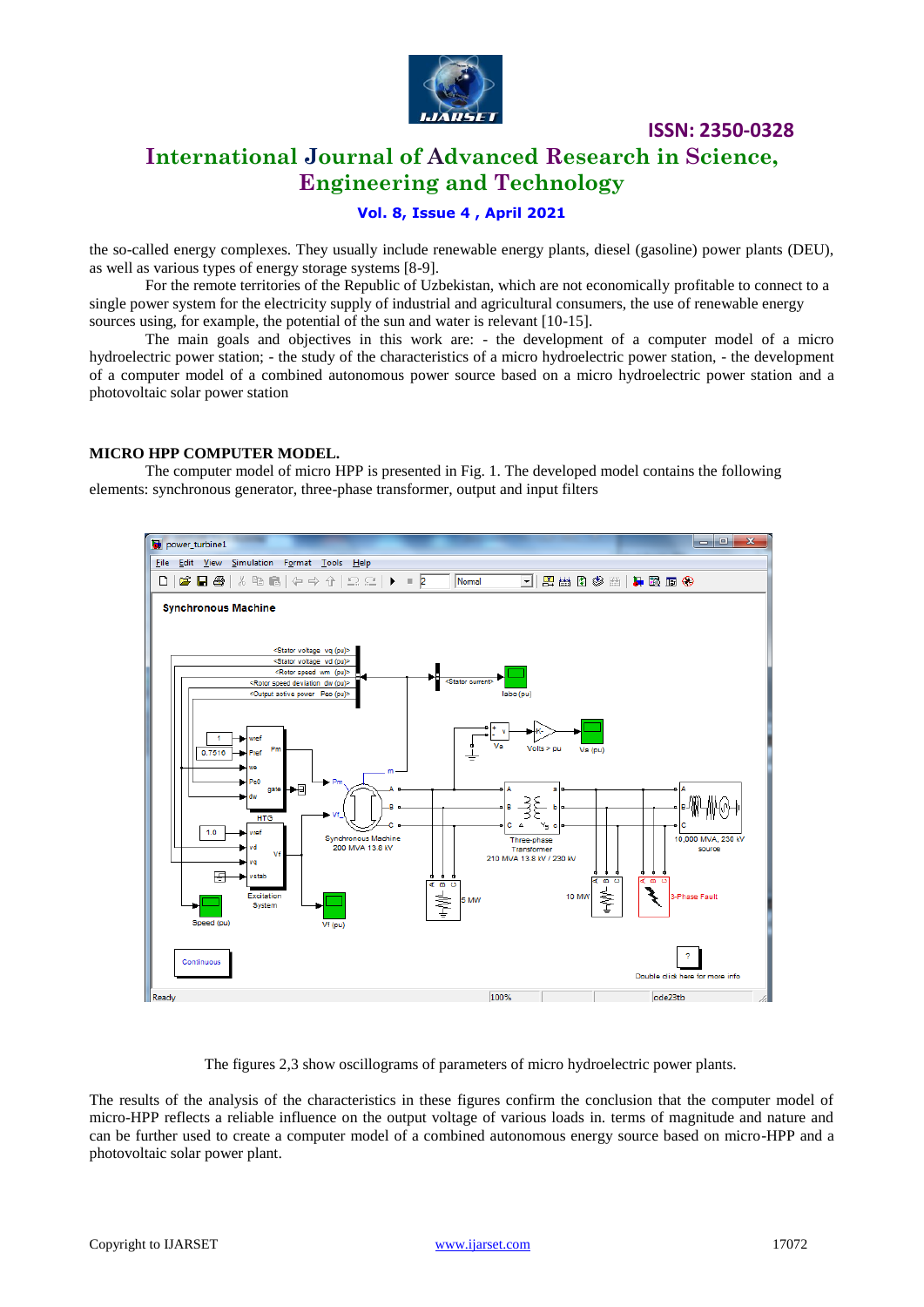

## **International Journal of Advanced Research in Science, Engineering and Technology**

### **Vol. 8, Issue 4 , April 2021**

### **COMPUTER MODEL OF A COMBINED AUTONOMOUS ENERGY SOURCE BASED ON MICRO HYDROELECTRIC POWER PLANTS AND A PHOTOVOLTAIC SOLAR POWER PLANT.**

For uninterrupted power supply to remote consumers, it is advisable to use combined autonomous energy sources, in our case on the basis of micro hydroelectric power plants and photovoltaic solar power plants. The computer model developed below is a computer model of a combined autonomous energy source based on a micro-hydroelectric power station and a photovoltaic solar power station (Fig. 4). This arrangement allows uninterrupted supply of electric energy to consumers, as well as significantly reducing its cost. A computer model of a photovoltaic solar power plant should be developed in order to create a combined independent power source based on a micro-hydroelectric power station and a photovoltaic solar power station.

The input and output voltage of the DC-DC converter is shown in Figure 5.

œ.  $\mathbf{L}$  Iabc (pu) ●自|○◎◎│▲国国│■■ 〒  $\overline{\mathbf{v}}$ <Stator current> 6  $0.05$  $0.1$ 0.15  $0.2$ me offset: 0.2

Figure 6 shows oscillograms of an inverter of an autonomous power source based on micro hydroelectric power plants and photovoltaic solar power plants.

### Fig. 2**. Oscillograms of stator current change**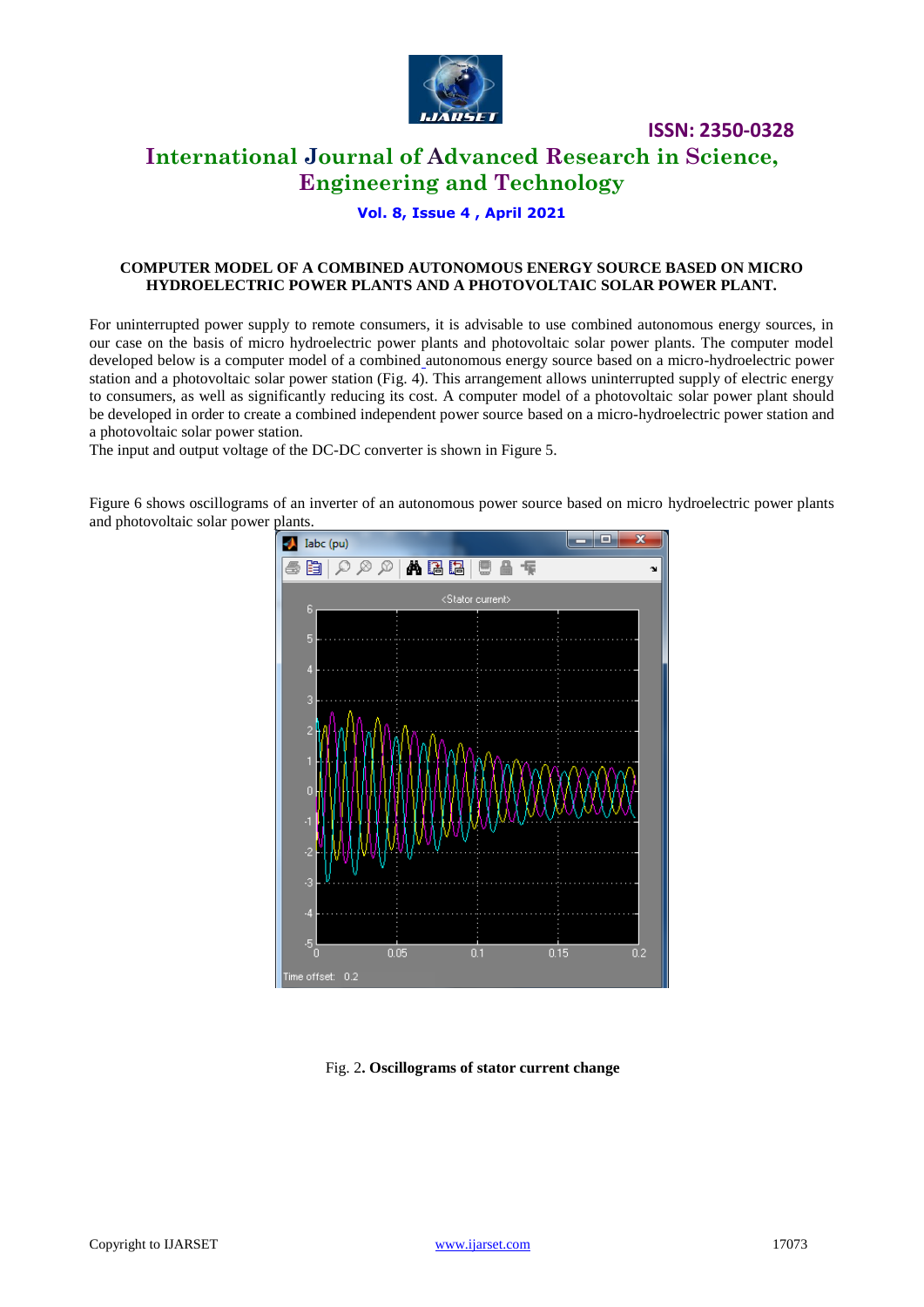

# **International Journal of Advanced Research in Science, Engineering and Technology**

**Vol. 8, Issue 4 , April 2021**

 $\begin{array}{|c|c|c|c|c|}\hline \multicolumn{1}{|c|}{\mathbf{I}} & \multicolumn{1}{|c|}{\mathbf{X}} \\\hline \multicolumn{1}{|c|}{\mathbf{I}} & \multicolumn{1}{|c|}{\mathbf{I}} & \multicolumn{1}{|c|}{\mathbf{X}} \\\hline \multicolumn{1}{|c|}{\mathbf{I}} & \multicolumn{1}{|c|}{\mathbf{I}} & \multicolumn{1}{|c|}{\mathbf{X}} \\\hline \multicolumn{1}{|c|}{\mathbf{I}} & \multicolumn{1}{|c|}{\mathbf{I}} & \multicolumn{1}{|c|}{\$ Vf (pu)  $10$ 



Fig. 3. **Oscillograms of generator excitation voltage change in relative units**



Fig. 4. **Computer model of combined independent power source based on micro hydroelectric power plant and photovoltaic solar power plant**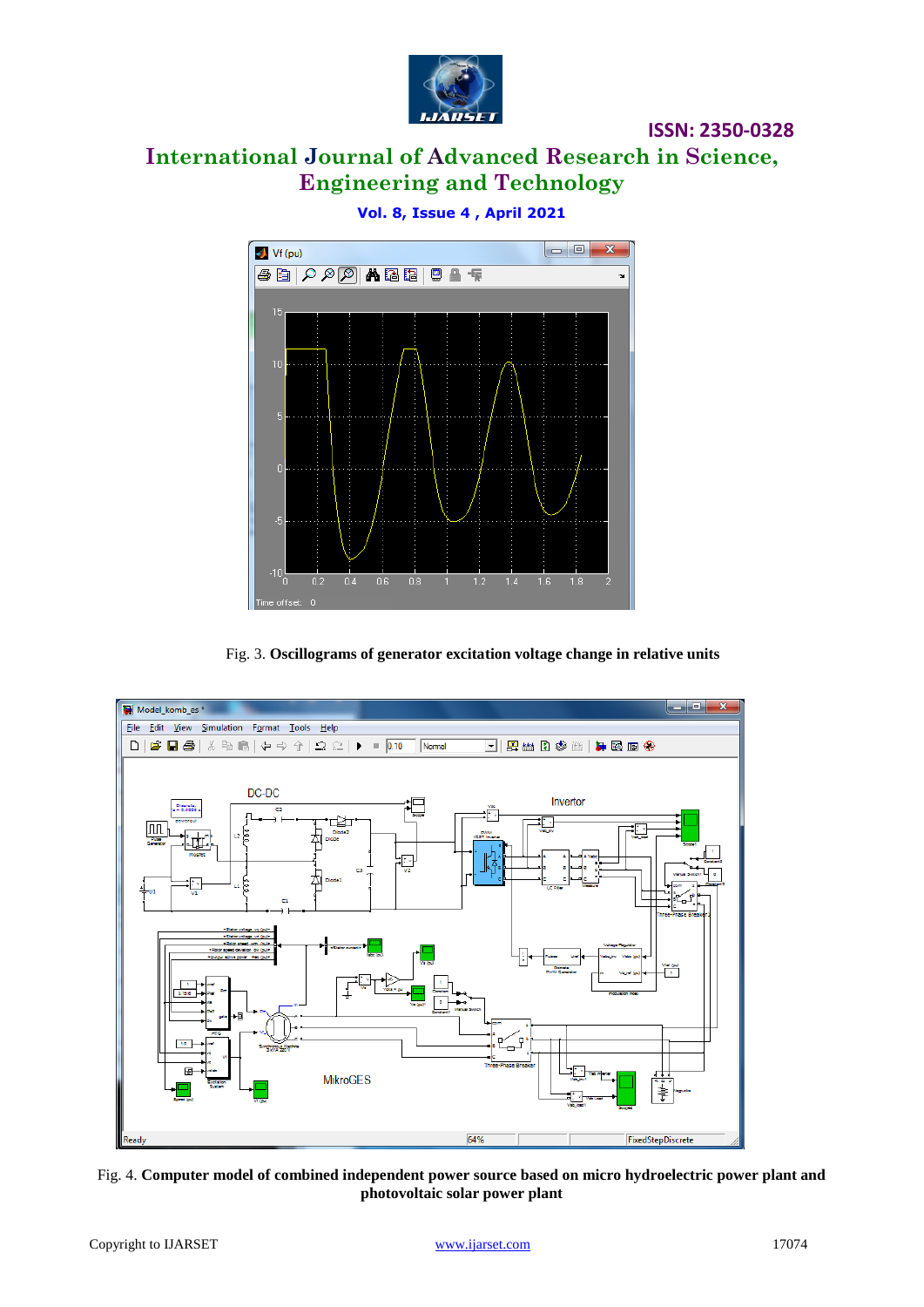

# **International Journal of Advanced Research in Science, Engineering and Technology**

**Vol. 8, Issue 4 , April 2021**



Fig. 5**. DC-DC converter input and output voltage**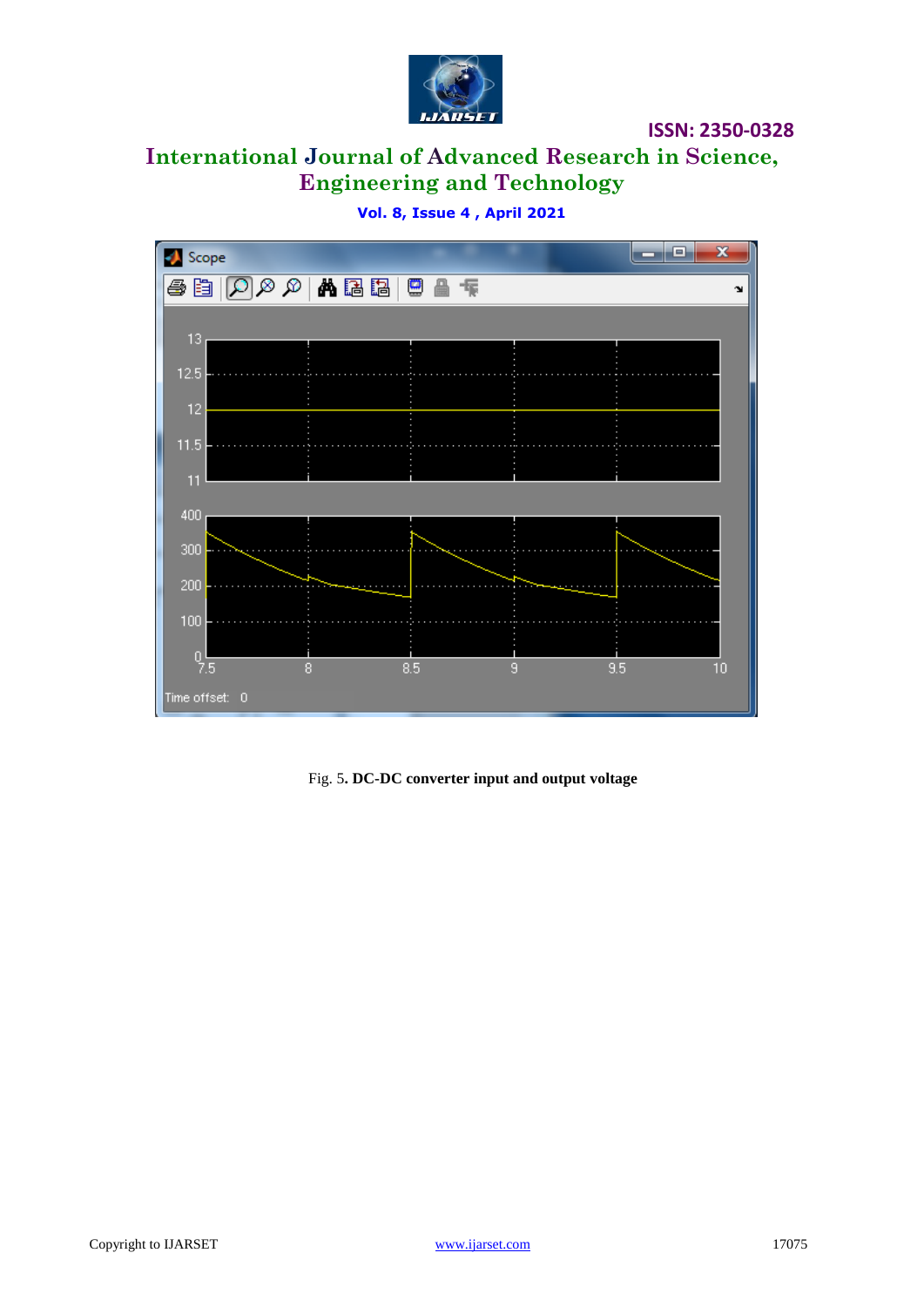

# **International Journal of Advanced Research in Science, Engineering and Technology**

### **Vol. 8, Issue 4 , April 2021**



Fig. 6. **Inverter oscillograms**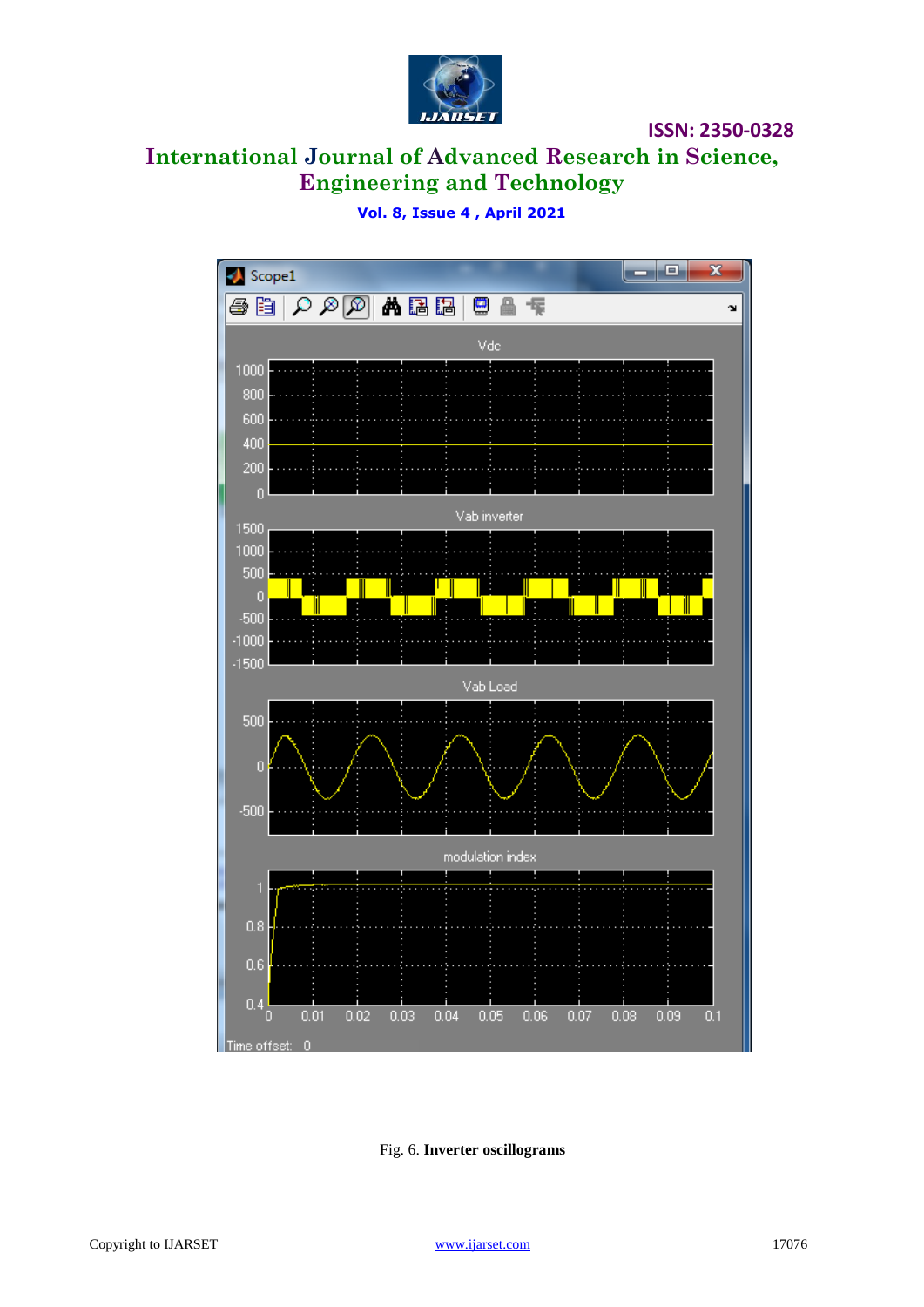

## **International Journal of Advanced Research in Science, Engineering and Technology**

### **Vol. 8, Issue 4 , April 2021**

### **II. CONCLUSION**

Computer models of a combined autonomous energy source based on micro hydroelectric power plants and a photovoltaic solar power plant have been developed. The computer model is developed in the MATLAB Simulink software environment.

The computer model will allow you to investigate the influence of the magnitude and nature of the load on the magnitude of the output voltage of the combined autonomous energy source.

#### **REFERENCES**

1.H. Lund, "Renewable energy strategies for sustainable development," Energy, 2007, doi: 10.1016/j.energy.2006.10.017.

2. P. A. Owusu and S. Asumadu-Sarkodie, "A review of renewable energy sources, sustainability issues and climate change mitigation," Cogent Engineering. 2016, doi: 10.1080/23311916.2016.1167990.

3. R. A. Saeed, A. N. Galybin, and V. Popov, "Crack identification in curvilinear beams by using ANN and ANFIS based on natural frequencies and frequency response functions," Neural Comput. Appl., 2012, doi: 10.1007/s00521-011-0716-1.

4. R. Baumann and T. Juric, "Die gegendruck-peltonturbinealslosung fur die energieproduktion in trinkwassersystemen," WasserWirtschaft, 2010, doi: 10.1007/978-3-658-00996-0\_39.

5.Vinod, R. Kumar, and S. K. Singh, "Solar photovoltaic modeling and simulation: As a renewable energy solution," Energy Reports, 2018, doi: 10.1016/j.egyr.2018.09.008.

6. V. I. Velkin, V. V. Vlasov, and S. E. Shcheklein, "Energy-efficient building with the integrated use of renewable energy sources in severe weather conditions," 2015.

7. R.Amirante, E.Cassone, E.Distaso, and P. Tamburrano, "Overview on recent developments in energy storage: Mechanical, electrochemical and hydrogen technologies," Energy Conversion and Management.2017,doi:10.1016/j.enconman.2016.11.046.

8. A. Platonov et al., "Water productivity mapping (WPM) using landsat ETM+ data for the irrigated croplands of the Syrdarya river basin in Central Asia," Sensors. 2008, doi: 10.3390/s8128156.

9. S. Kumar and H. Furuhashi, "Long-range measurement system using ultrasonic range sensor with high-power transmitter array in air," Ultrasonics, 2017, doi: 10.1016/j.ultras.2016.10.012.

10.S. V. Kiseleva, Y. G. Kolomiets, and O. S. Popel', "Assessment of solar energy resources in Central Asia," Appl. Sol. Energy (English TranslGeliotekhnika), 2015, doi: 10.3103/S0003701X15030056.

11.P. N. Kuznetsov, V. V. Cheboxarov, and B. A. Yakimovich, "Hybrid Wind-Solar Power Plants," Bull. Kalashnikov ISTU, 2020, doi: 10.22213/2413-1172-2020-1-45-53.

12.S.Kumar and H.Furuhashi, "Long-range measurement system using ultrasonic range sensor with high-power transmitter array in air," Ultrasonics, 2017, doi: 10.1016/j.ultras.2016.10.012.

13.Solar Photovoltaic Plants in Uzbekistan Part 1," Appl. Sol. Energy (English Transl. Geliotekhnika), 2018, doi: 10.3103/S0003701X18040023.

14.A.I.Ismanzhanov,S.I. Klichev, B. S. Rasakhodzhaev, and Z. K. Ermekova, "Transmission of Solar Radiation by Semicylindrical and Segmented Transparent Protections," Appl. Sol. Energy (English Transl.Geliotekhnika), 2018, doi: 10.3103/S0003701X18060099.

15.K. Allaev and T. Makhmudov, "Prospects of diversification and ensuring energy safety of Uzbekistan,"2019,doi: 0.1051/e3sconf/201913901002

#### **AUTHOR'S BIOGRAPHY**



**Sirozhddin Fayazovich Ergashev**, Doctor of Technical Sciences, Professor, Department of Electronics and Instrument Engineering, Ferghana Polytechnic Institute.



**Umidzhon Soibovich Rustamov**, Assistant, Department of Metrology, Standardization and Product Quality Management, Ferghana Polytechnic Institute

Copyright to IJARSET and the community of the control [www.ijarset.com](http://www.ijarset.com/) and the control of the control of the control of the control of the control of the control of the control of the control of the control of the control o